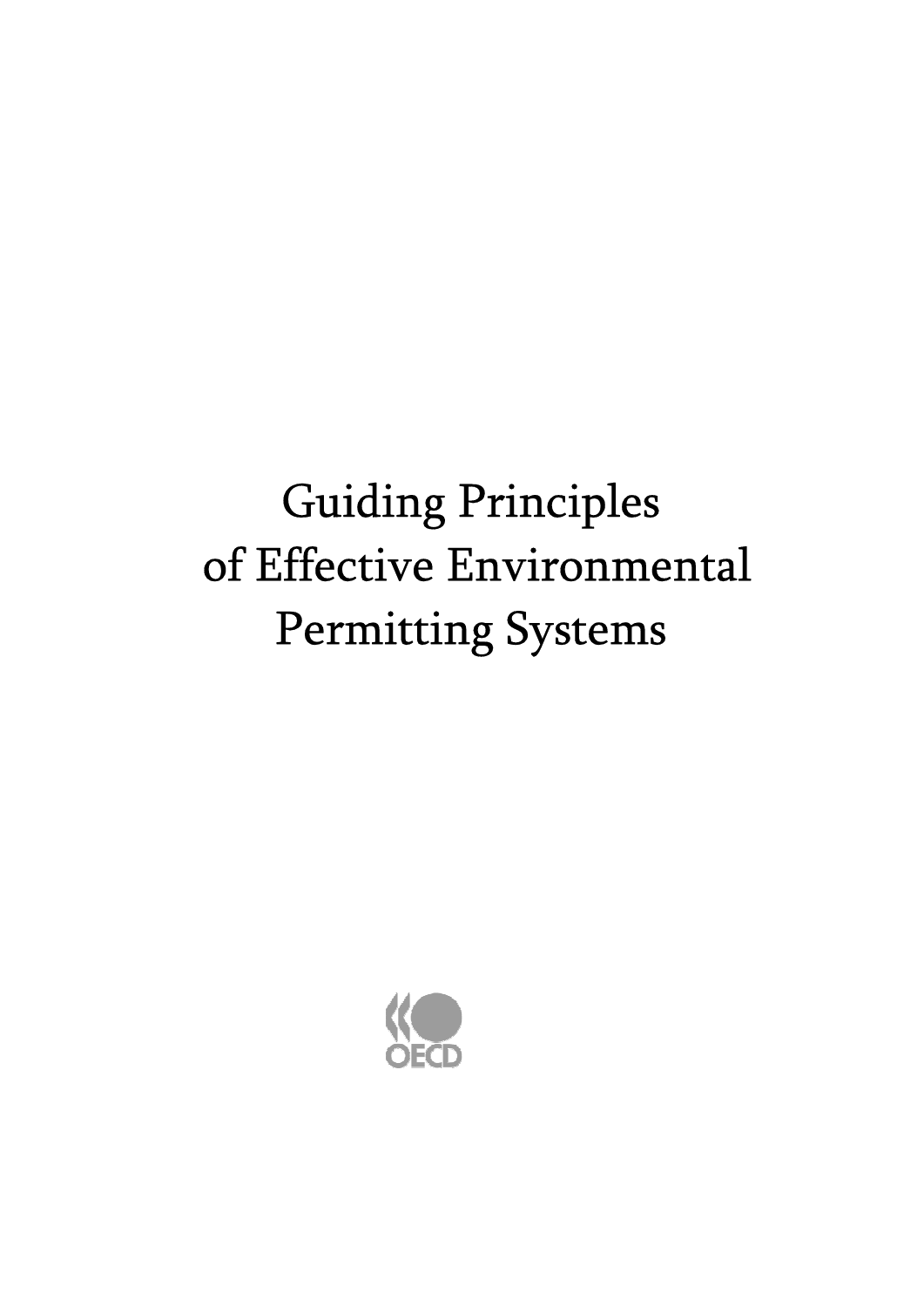#### ORGANISATION FOR ECONOMIC COOPERATION AND DEVELOPMENT

The OECD is a unique forum where the governments of 30 democracies work together to address the economic, social, and environmental challenges of globalisation. The OECD is also at the forefront of efforts to understand and to help governments respond to new developments and concerns, such as corporate governance, the information economy, and the challenges of an ageing population. The Organisation provides a setting where governments can compare policy experiences, seek answers to common problems, identify good practice, and work to co-ordinate domestic and international policies.

The OECD member countries are: Australia, Austria, Belgium, Canada, the Czech Republic, Denmark, Finland, France, Germany, Greece, Hungary, Iceland, Ireland, Italy, Japan, Korea, Luxembourg, Mexico, the Netherlands, New Zealand, Norway, Poland, Portugal, the Slovak Republic, Spain, Sweden, Switzerland, Turkey, the United Kingdom, and the United States. The Commission of the European Communities takes part in the work of the OECD.

The opinions expressed and arguments employed herein do not necessarily reflect the official views of the Organisation or of the governments of its member countries.

#### © OECD (2007)

No reproduction, copy, transmission, or translation of this publication may be made without written permission. Applications should be sent to OECD Publishing: rights@oecd.org or by fax (+33-1) 45 24 13 91. Permission to photocopy a portion of this work should be addressed to the Centre Français d'exploitation du droit de Copie, 20 rue des Grands-Augustins, 75006 Paris, France (contact@cfcopies.com).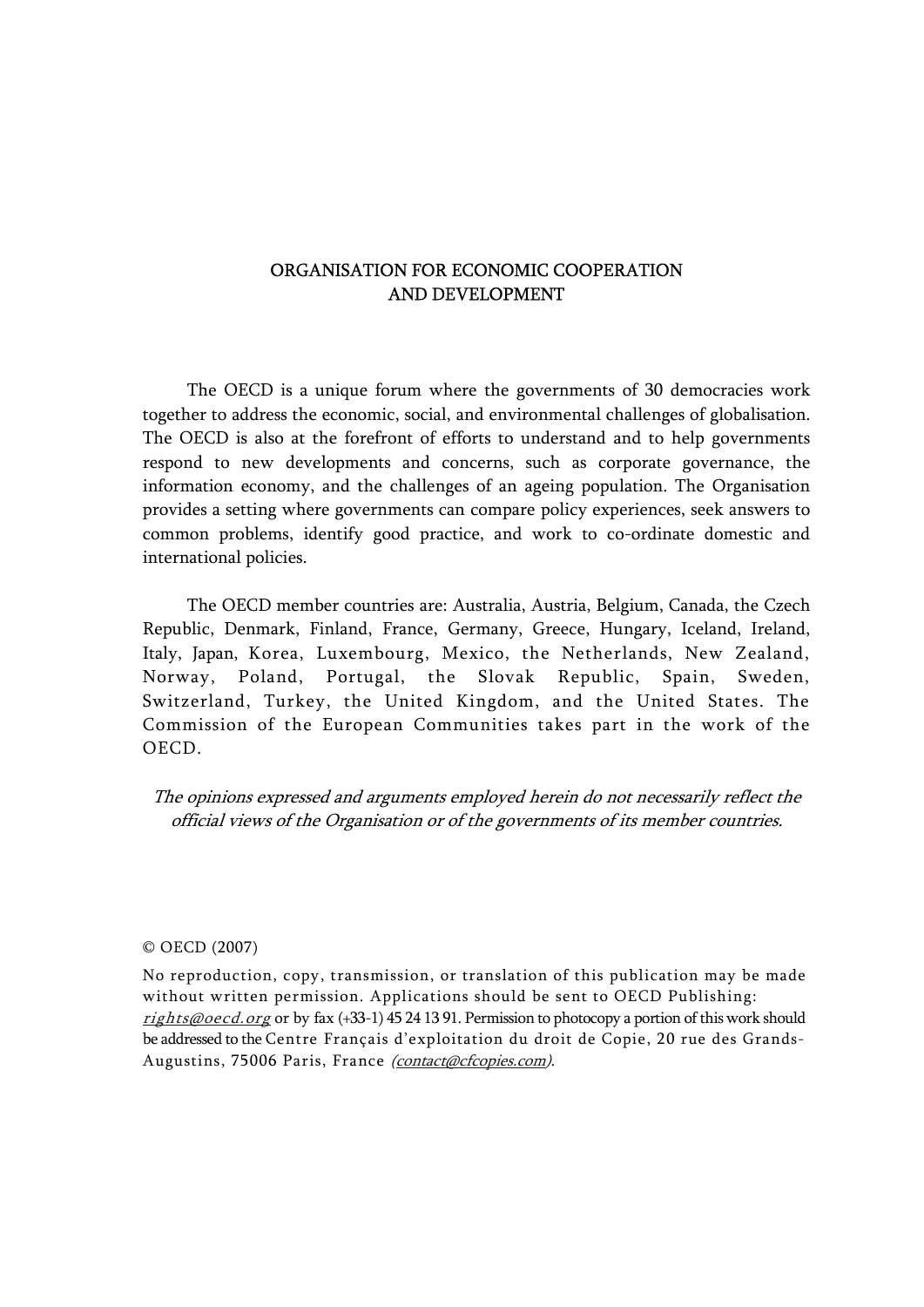### **PREFACE**

Environmental permitting is a key instrument for reducing industry's environmental impacts, facilitating its compliance with environmental requirements and promoting technological innovation. The goal of protecting the environment as a whole has led most OECD countries to introduce integrated permitting systems for large industrial installations. Modern permitting systems combine discretionary powers of regulators with transparency and broad public participation.

Many transition and emerging economies are now exploring possibilities of progressively moving toward an integrated permitting system that would replace the current cumbersome and ineffective multitude of permits and licenses for air emissions, water abstraction, wastewater discharges, waste generation, storage and disposal, and other environmental impacts. The countries of Eastern Europe, Caucasus, and Central Asia (EECCA) plan to use the approach of the European Union's Integrated Pollution Prevention and Control (IPPC) Directive (96/61/EC) as the principal benchmark for this purpose.

This document presents the key principles of improving environmental permitting systems by introducing integrated permitting for large industry and simplified permitting for small and medium-sized enterprises. It is based on the comprehensive "Integrated Environmental Permitting Guidelines for EECCA Countries" prepared and published, as is this document, under the auspices of the EECCA Regulatory Environmental Programme Implementation Network (REPIN). REPIN is part of the Environmental Action Programme (EAP) Task Force, for which the OECD Environment Directorate serves as Secretariat.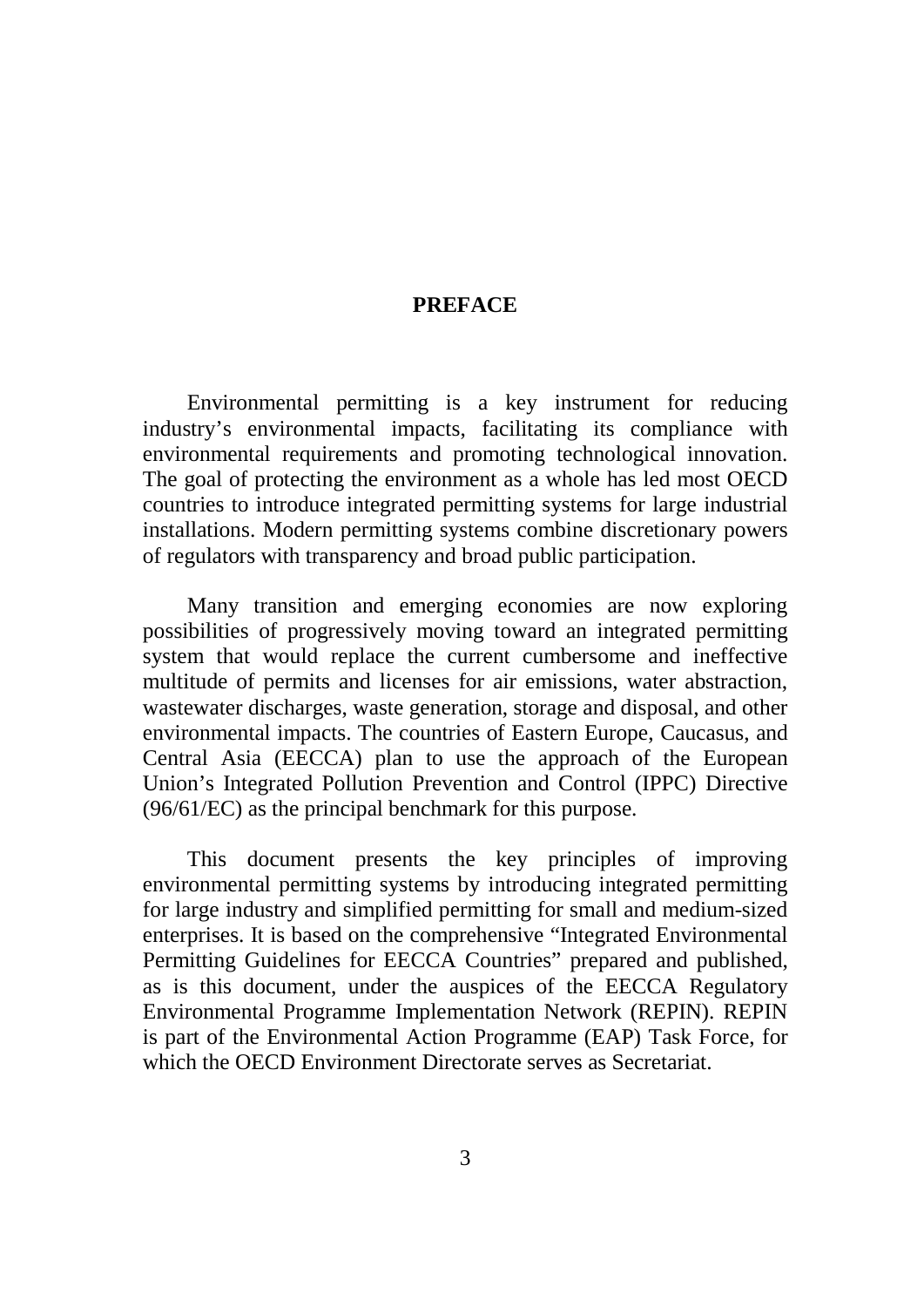The Guidelines, which include strategic and procedural advice for environmental authorities, were a result of two year-long collaboration with EECCA country officials and experts supported by governments of Sweden, the Netherlands and the Czech Republic as well as the European Commission.

The purpose of the "Guiding Principles of Effective Environmental Permitting Systems" is to:

- create a reference that will help governments to identify key features of an effective and efficient permitting system;
- generate high-level political and institutional support for permitting reform in individual countries;
- guide the gradual transition to a new environmental permitting system; and
- facilitate international cooperation on environmental permitting.

The Guiding Principles are not intended to prescribe a universal legal and organisational model for permitting. Each country would need to devise a permitting system that best suits its legal and institutional arrangements as well as its social, economic and environmental priorities.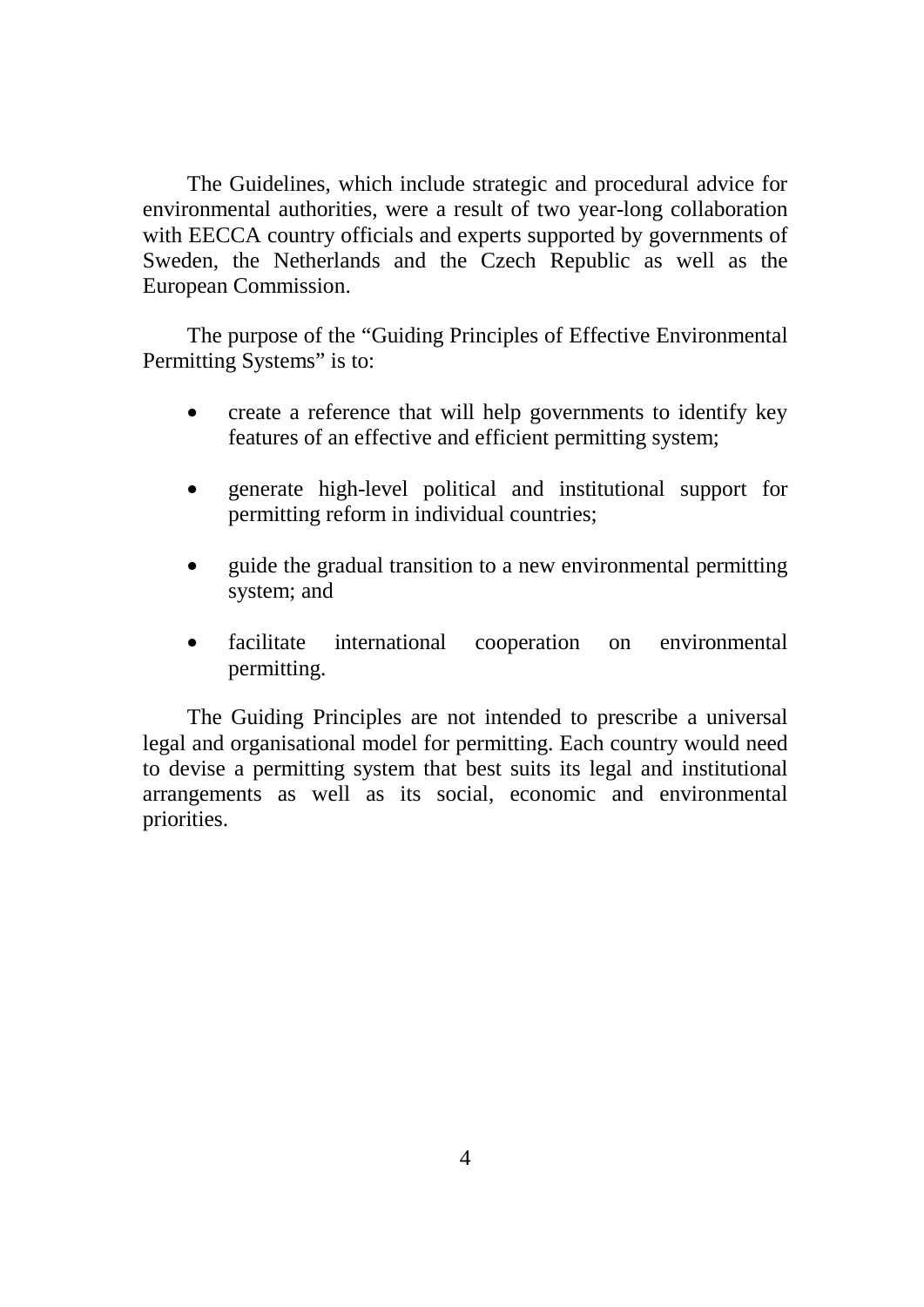# **CONTENTS**

|  | 2. FUNDAMENTALS OF A PERMITTING SYSTEM 10          |  |
|--|----------------------------------------------------|--|
|  |                                                    |  |
|  | 4. PROCEDURAL ASPECTS OF PERMITTING  18            |  |
|  | 5. TRANSITION TO AN EFFECTIVE PERMITTING SYSTEM 20 |  |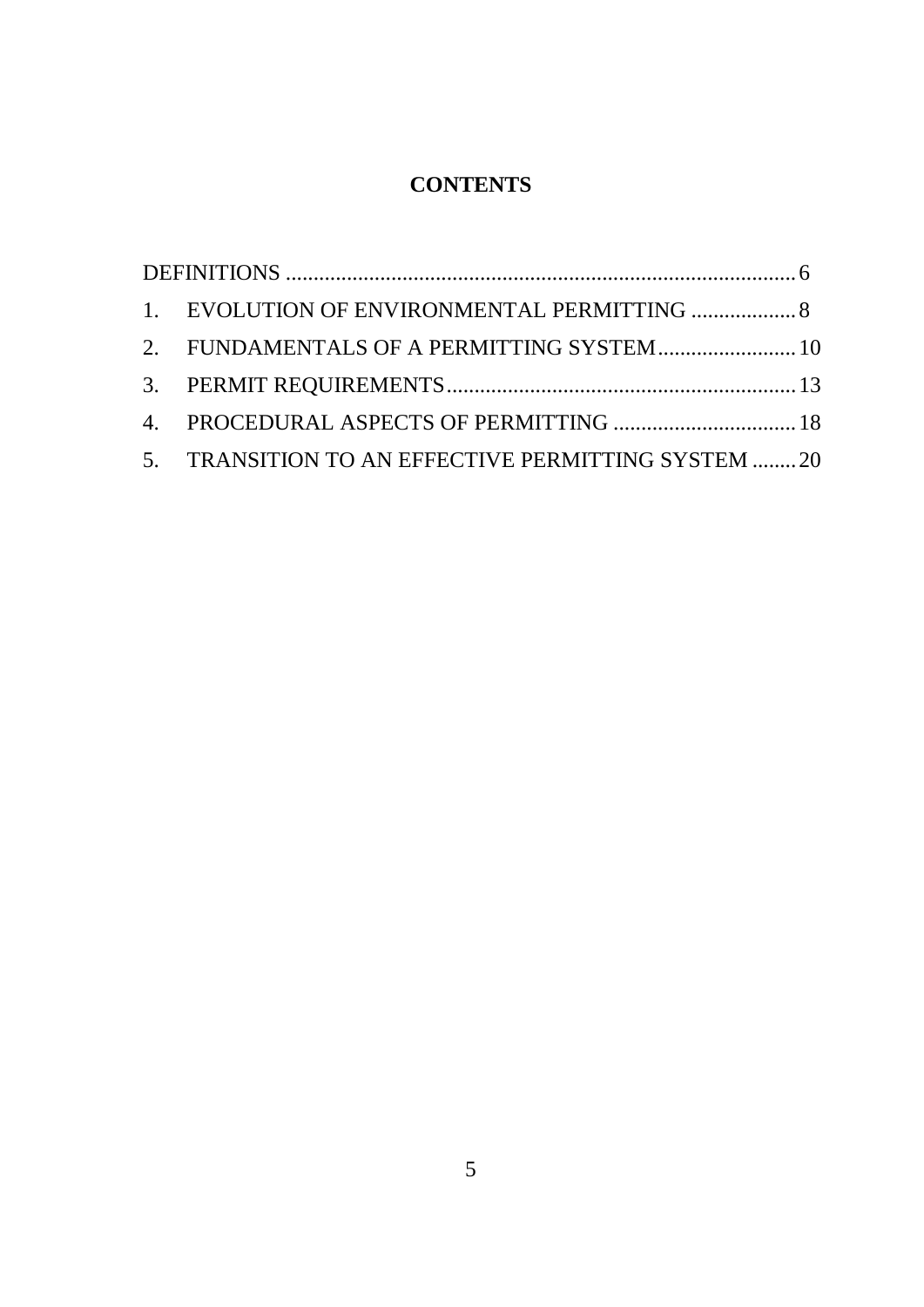#### **DEFINITIONS**

**Best Available Technique (BAT)** is a concept introduced by the European Union's IPPC Directive (96/61/EC) and is defined as follows: *"Technique"* means both the technology and the way the installation is designed, built, maintained, operated and decommissioned. *"Available"* means techniques developed on a scale which allows them to be used in the relevant industrial sector, under economically and technically viable conditions. *"Best"* means most effective techniques for achieving a high level of protection of the environment as a whole.

**Emission (Effluent) Limit Value (ELV)** is a figure specifying the concentration or load of a pollutant allowed to be emitted or discharged to the environment from a specific installation in a given period of time or per unit of production.

**Environmental Quality Standard (EQS)** is a measure of the state of a specific environmental medium, in regard to a specific pollutant, representing an upper limit of acceptability designed to protect human health or the ecosystem.

**General Binding Rule (GBR)** is a set of standard minimum requirements stipulated in a statutory document, covering operational aspects of an installation that regulators must take into account in setting permit conditions.

**Installation** means a stationary technical unit where one or more activities are carried out on the same site and that could have a negative environmental impact. Several "technical units" on the same site should be considered as one installation if one of the activities is directly associated with the other or both units are served by the same activity (located on the same site). *Existing installation* is an installation that has been legally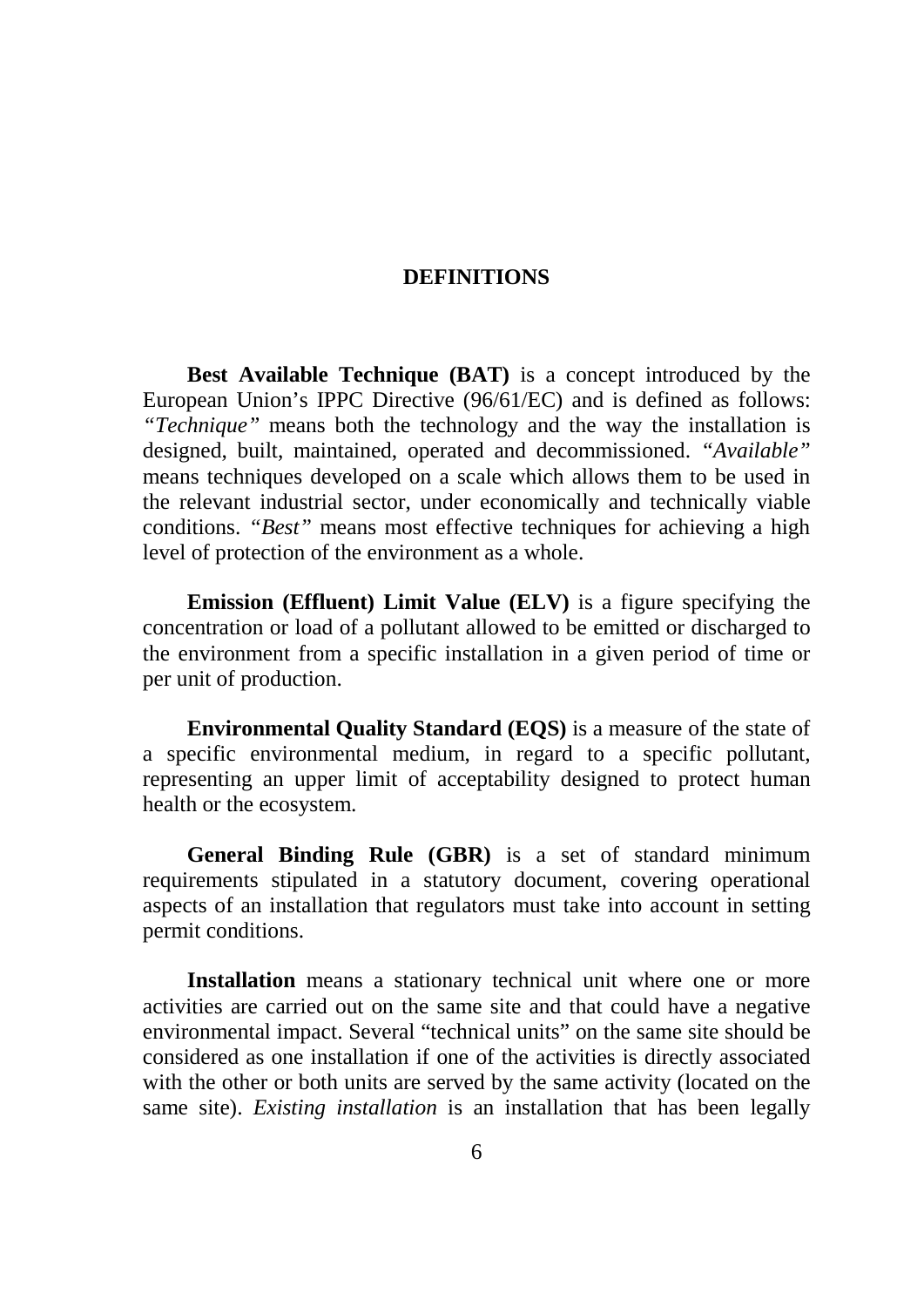operating at any time before the submission of the current permit application. Other installations are considered to be *new installations*.

**Integrated Environmental Permit** is a written authorisation to operate an installation, according to pertinent legislation, subject to conditions covering all of the installation's known environmental impacts that are considered significant by the permitting authority.

**Integrated Pollution Prevention and Control (IPPC)** is a concept that includes measures and procedures to prevent (wherever practicable) or minimise environmental impacts from industrial installations so as to achieve a high level of protection of environment as a whole.

**Operator** means a natural or legal person who is the owner or the manager of the installation and has the authority and ability to ensure compliance with the permit. If two or more operators run different parts of an installation, they should obtain separate permits.

**Statutory ELVs** are emission limit values stipulated in a statutory document (usually, in secondary legislation). Statutory ELVs may be generic or industrial sector-specific and represent minimum requirements (the least stringent ELVs) that may be set in installation-specific permits. Statutory ELVs are based on the state-of-the-art techniques at the time of their promulgation.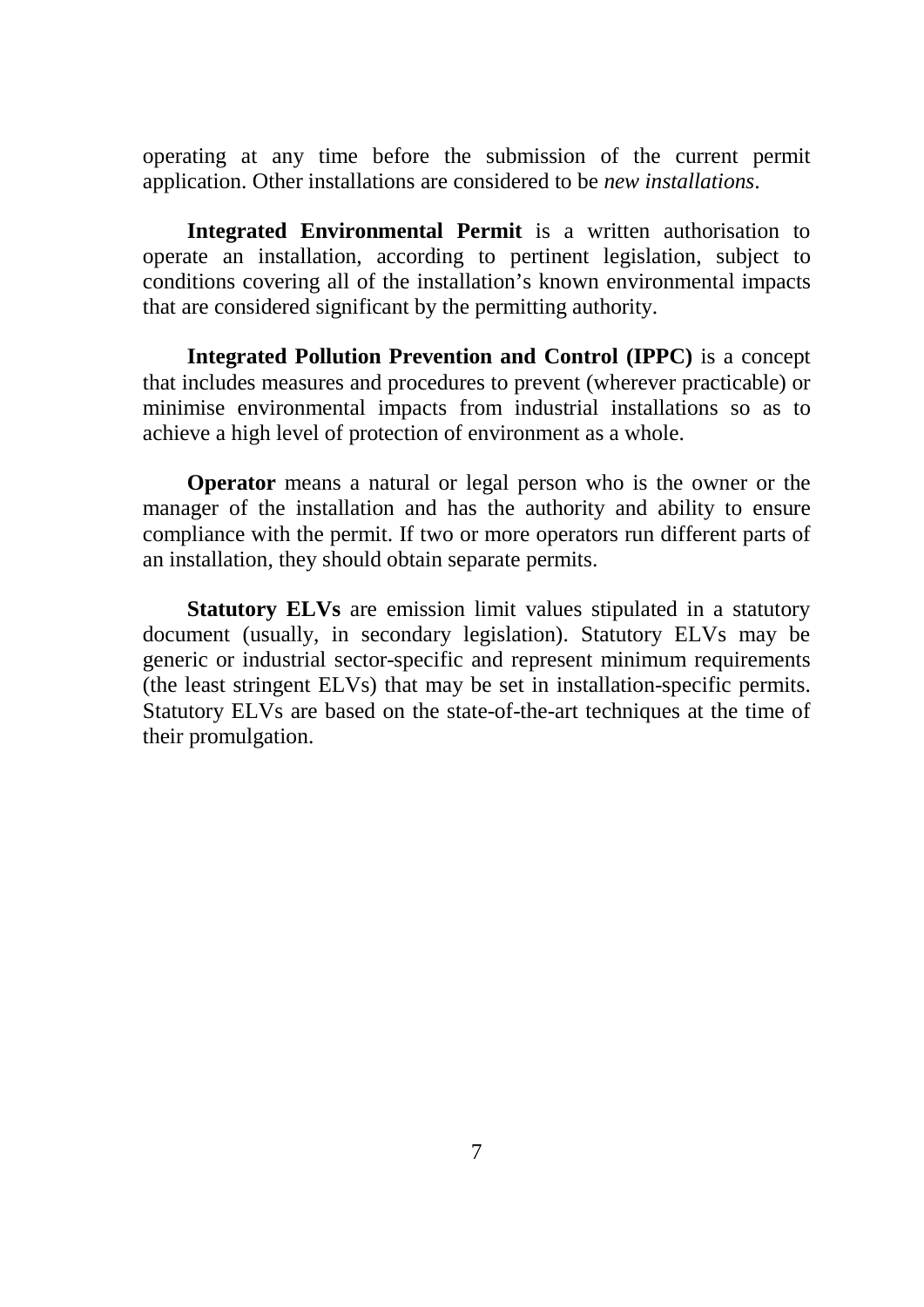## **1. EVOLUTION OF ENVIRONMENTAL PERMITTING**

The overall goal of environmental permitting is to protect human health and the environment by defining (in a transparent, accountable manner) legally binding requirements for individual sources of significant environmental impact.

Single-medium permitting  $-$  the traditional regulatory approach  $$ derives from the way that environmental regulation developed as specific environmental problems (for air, water protection, waste management, etc.) needed to be addressed. As a result, an operator of an industrial installation may be required to obtain a large number of environmental authorisations from a variety of separate authorities that do not necessarily operate in a coordinated or cooperative way.

In this form of control, the limits for environmental impacts of installations are set so as to protect the environmental medium (water, air or land) into which they discharge to a defined level represented by an environmental quality standard. Under a single-medium permitting system, polluting substances may be transferred from one environmental medium into another. Also, dilution and dispersion of releases to the environment in order to solve a local environmental quality problem may lead to environmental harm at greater distances. The consequent need to view the environment as a whole and to minimise pollution through optimal design and operation of an installation has led to the emergence of an *integrated approach to environmental regulation*.

Integrated permitting means that emissions to air, water (including discharges to sewer) and land, as well as a range of other environmental effects (the use of energy, water and raw materials) must all be considered together. It also means that regulators must set permit conditions so as to achieve a high level of protection for the environment overall. Integrated permitting is based on the concept of "Best Available Techniques" (BAT)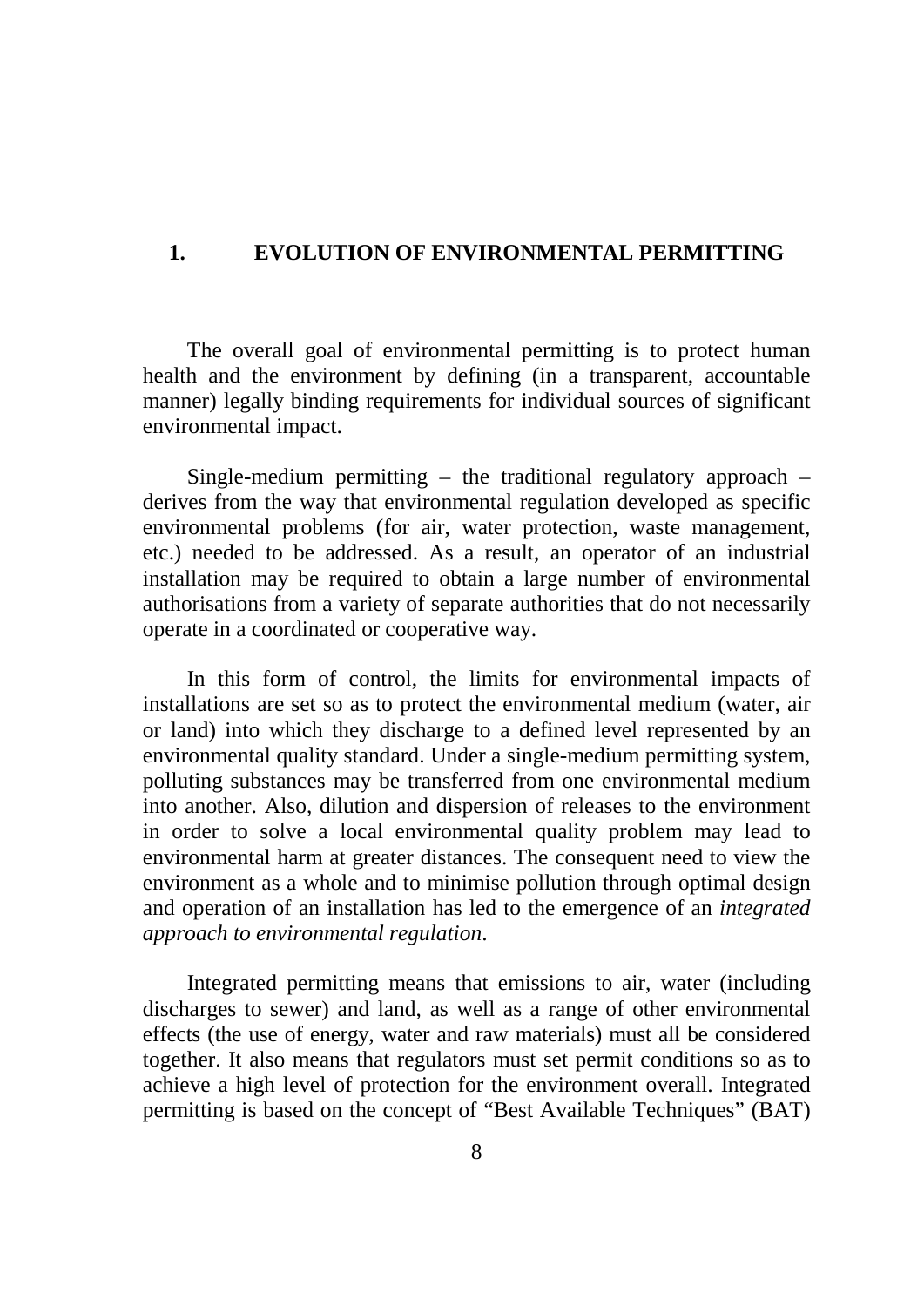which balances the benefits to the environment against the costs to the operator and emphasises pollution prevention rather than end-of-pipe control.

Integrated permitting was introduced in Sweden in 1969, in Denmark in 1972, and in the United Kingdom in 1990 before being mandated across the European Union in 1996 by Directive 96/61/EC on Integrated Pollution Prevention and Control (IPPC). The basic principles of IPPC were laid out in the OECD Council Recommendation on Integrated Pollution Prevention and Control C(90)164 of 1991.

In the EU, integrated permitting in general, and the BAT approach in particular, targets large and complex installations described in the IPPC Directive as having "significant potential for pollution," including transboundary pollution. At the same time, small and medium-sized enterprises are usually regulated through simpler permitting schemes as their environmental impact is lower.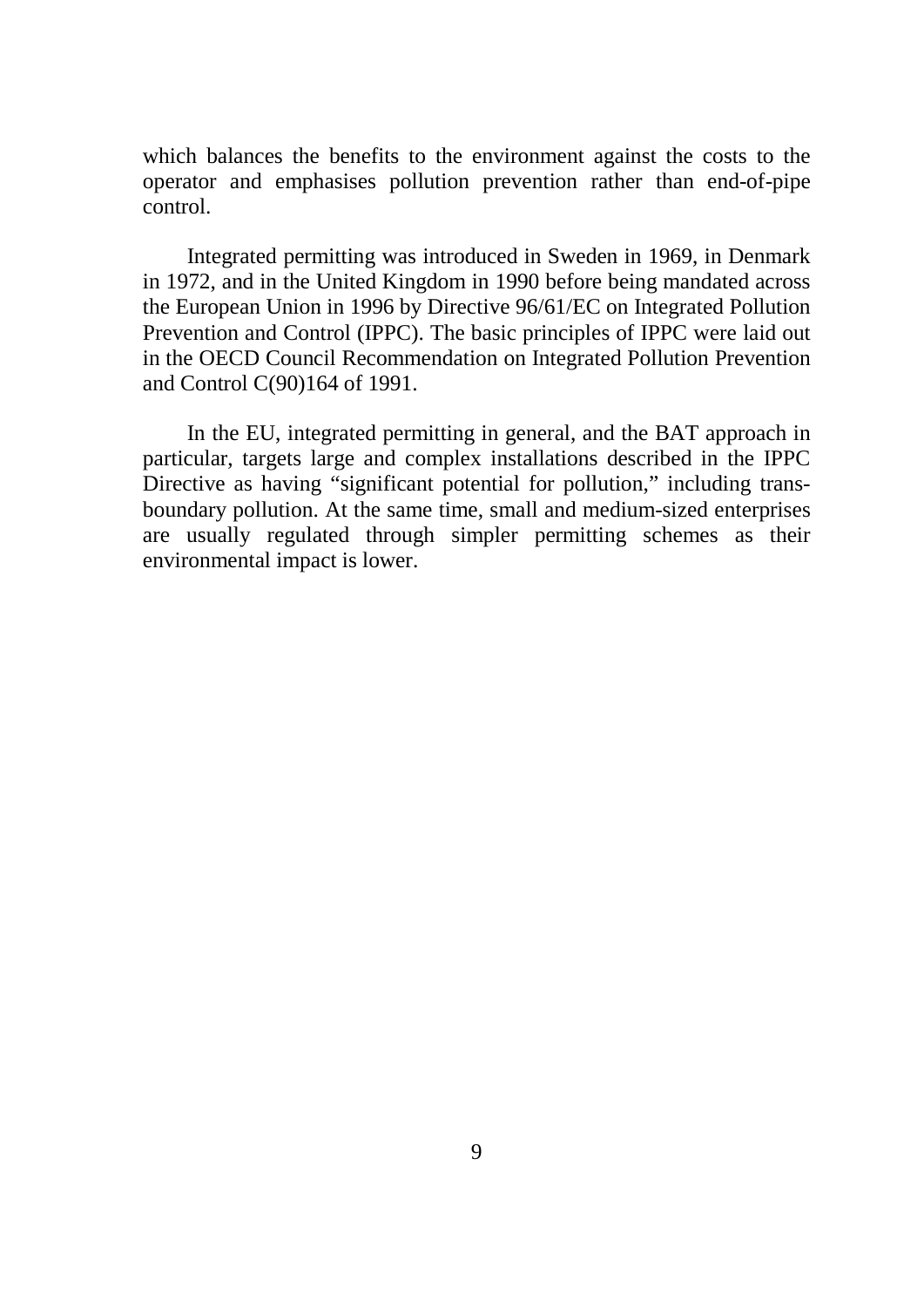## **2. FUNDAMENTALS OF A PERMITTING SYSTEM**

## **Principle 1: Permitting of All Stationary Sources of Significant Pollution**

All stationary pollution sources with significant environmental impact<sup>1</sup> must be required by law to obtain an environmental permit as a precondition to their operation. The provision of environmental permits to industrial installations is a fundamental element of the regulatory process addressing pollution. A coherent permitting system is also necessary to ensure that economic competition at both domestic and international levels remains fair under environmental regulations and that economic development proceeds in a sustainable way.

# **Principle 2: Differentiation of Regulatory Regimes for Major and Minor Pollution Sources**

Major pollution sources, to be defined in the national legislation, should be subject to *integrated environmental permitting* on a case-bycase basis, where all environmental aspects are considered simultaneously, pollution prevention rather than end-of-pipe control is a fundamental principle, and site-specific issues are taken into account. The BAT concept suggests that the environment is a disposal route of last resort, to be used only to the extent that it is not practically and economically feasible to do anything else.

Small and medium-sized enterprises (SMEs) should be subject to a *simplified regulatory regime* as these businesses pose a lower environmental risk, and case-by-case permitting would impose a

 $\overline{a}$ 

<sup>&</sup>lt;sup>1</sup> National legislation must define the notions of "significant environmental impact" and "major pollution sources" to enable classification of installations based on the extent of their (potential) environmental impact.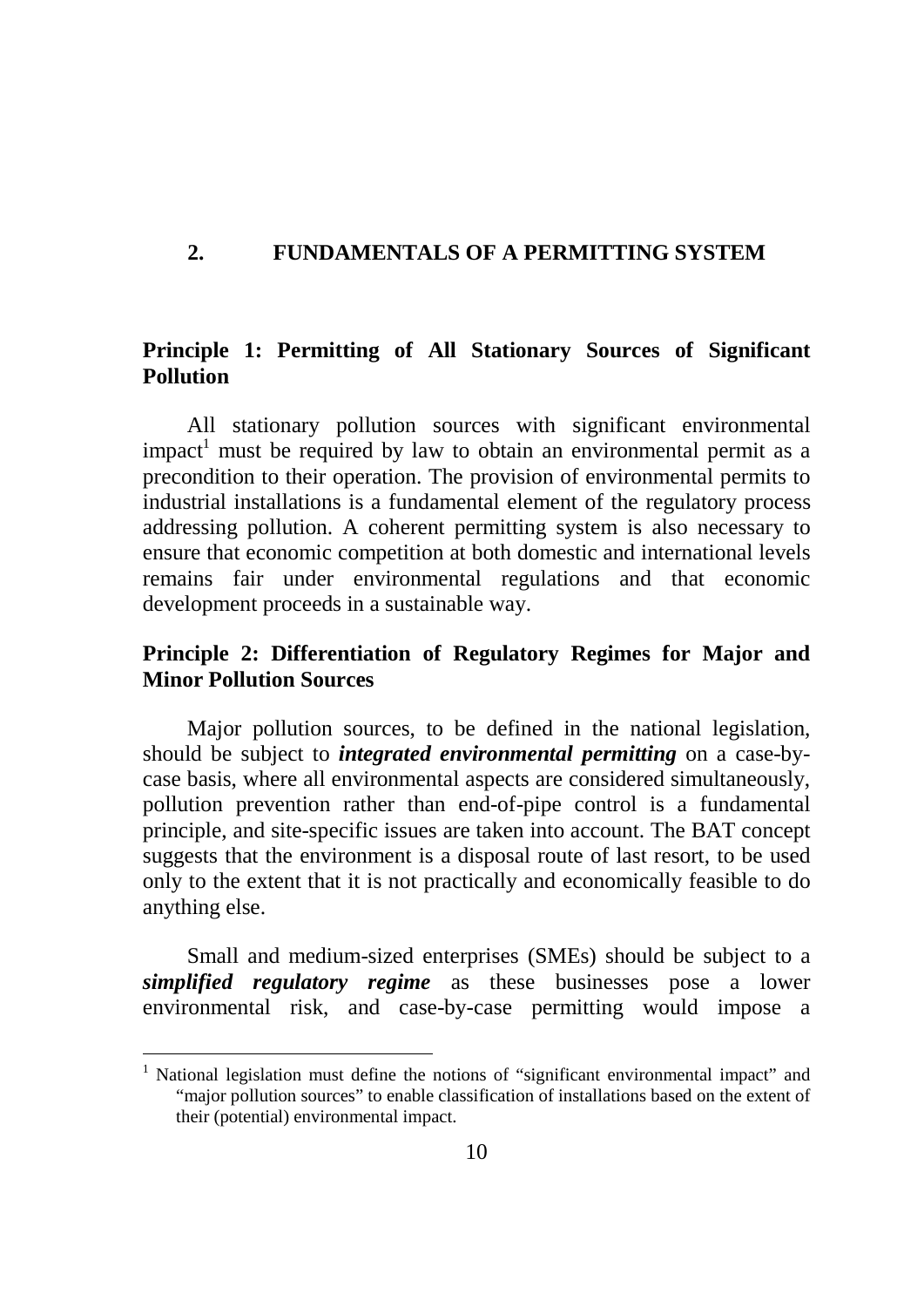disproportionately heavy burden on them, as well as on the regulators. There are various options to simplify the regulatory regime that may ensure appropriate control of environmental impacts and at the same time allow environmental authorities to devote more of their effort to the regulation of bigger installations with a greater potential environmental impact. These include permitting based on general binding rules (see Principle 13) and registration (see Principle 14).

### **Principle 3: Appropriate Permitting Authority**

It is essential to define in the law the administrative level to conduct permitting of certain categories of facilities: national or regional level for large industrial installations subject to integrated permitting, and regional or municipal level for small and medium-sized installations. "One-stop shopping" systems, where the applicant deals with one designated competent authority that ensures coordination with all other stakeholder agencies, should be encouraged. It increases the consistency and predictability of the permitting process and reduces the administrative burden on both government and industry.

The designated permitting authority may need to establish a dedicated *environmental permitting department* to exchange information and coordinate decisions between different internal units and communicate with the regulated community and other competent authorities. The permitting function of an environmental authority should be institutionally separated from its inspection and enforcement functions.

#### **Principle 4: Public Participation and Access to Information**

The public should be given an opportunity to comment on permit applications before the competent authority reaches its decision and have access to the permit-related information after the permit has been awarded. For the purpose of consulting the general public, it is appropriate to maintain a *permit register* accessible to the public, where applications and, eventually, permits would be placed, subject to consideration of commercial confidentiality or national security.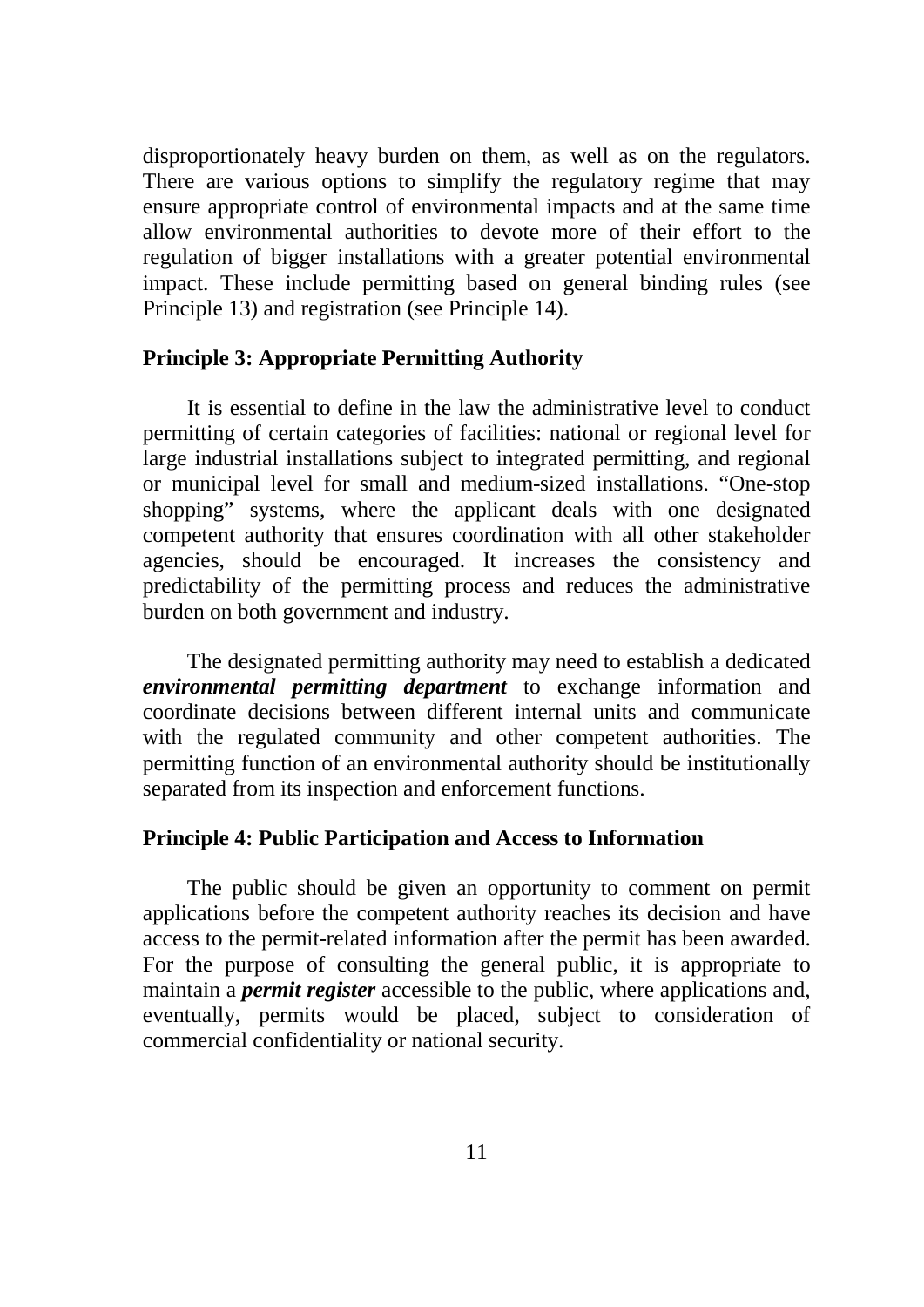#### **Principle 5: Extensive Stakeholder Involvement**

Permitting requires a transparent process for involving all institutional stakeholders. Stakeholder consultations should be part of both the development of the regulatory framework for permitting (procedures, rules and guidance) and the permit determination process itself. Depending upon the requirements of national legislation and institutional arrangements, the permitting authority need to consult other authorities with related responsibilities or interests (the environmental inspectorate, water and health authorities, sectoral ministries, local authorities, etc.). Permit registers and interagency electronic networks should be developed to facilitate such coordination.

#### **Principle 6: Outreach to the Regulated Community**

Environmental authorities should make substantial effort through trade associations, environmental and industry newspapers or journals, industry seminars, etc. to ensure that operators are aware of its obligations under the environmental law. The environmental permitting authority may hold pre-application discussions with the operator before it submits a formal application in order to clarify relevant requirements. Nevertheless, it is the responsibility of operators to know the law that applies to their activities and to understand whether they require a permit for operation of any installation. Ignorance of the law is no defence against legal enforcement action for operation without a relevant permit.

#### **Principle 7: Close Interaction with Environmental Assessment (EA)**

Both EA and environmental permitting follow legally binding procedures of identifying and analysing significant environmental impacts and making decisions related to an economic activity. However, EA is used not only for industrial installations (e.g., it covers infrastructure projects), applies at an earlier stage of project planning, and considers a wider range of alternatives and mitigation measures. EA and permitting should be applied so as to maximise their effectiveness and avoid overlap. This should be achieved through using EA findings in preparing and evaluating permit applications and including EA recommendations on mitigation measures in permit conditions.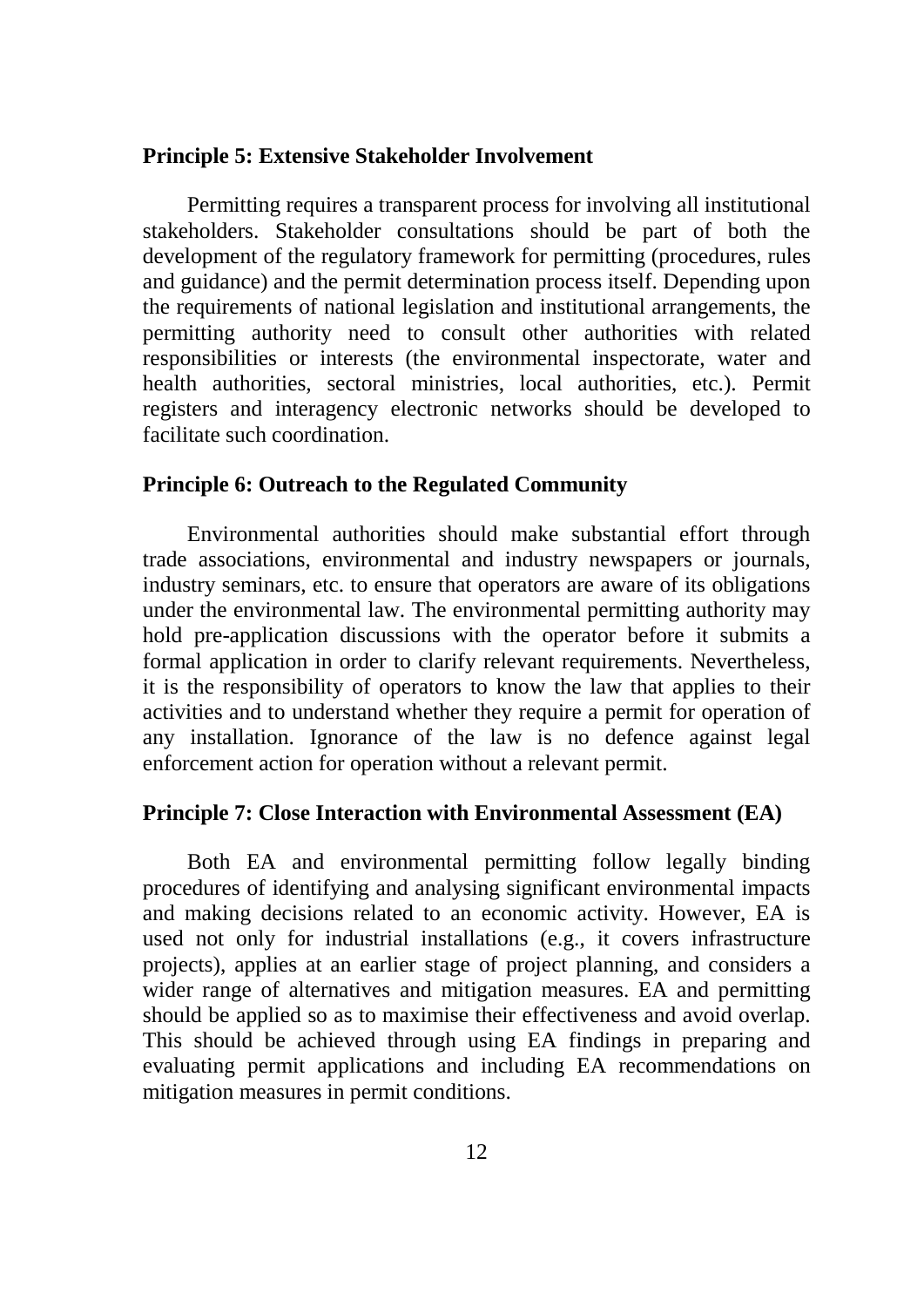# **3. PERMIT REQUIREMENTS**

#### **Principle 8: Clear and Enforceable Permit Requirements**

A permit must contain conditions that are unambiguous and, most importantly, enforceable. The key to simple, effective and consistent permitting is to base permit conditions on statutory requirements and technical guidance that have been developed in cooperation with all stakeholders and are available to all, including the public.

## **Principle 9: Comprehensive Scope of an Integrated Permit**

Integrated permit conditions should either confirm the operator's proposals or specify any further requirements. An integrated permit should contain conditions covering the following issues:

- (1) *Operational Matters***.** Conditions related to operational matters must be based on BAT, as described in relevant technical guidance, and cover the use of raw materials and water; techniques for prevention and control of pollution releases; waste management; energy use and efficiency; emergency preparedness; self-monitoring systems; and site remediation after decommissioning.
- (2) *Emission Limit Values***.** ELVs should be set based on the *combined approach* (see Principle 10) for emissions to the atmosphere, discharges to surface waters, to the sewer or wastewater treatment plant, and to the ground (unless the latter are banned by law).
- (3) *Improvement Programme***.** When the permitting authority accepts an argument from the operator of an existing installation that it cannot afford an immediate move to a BAT, an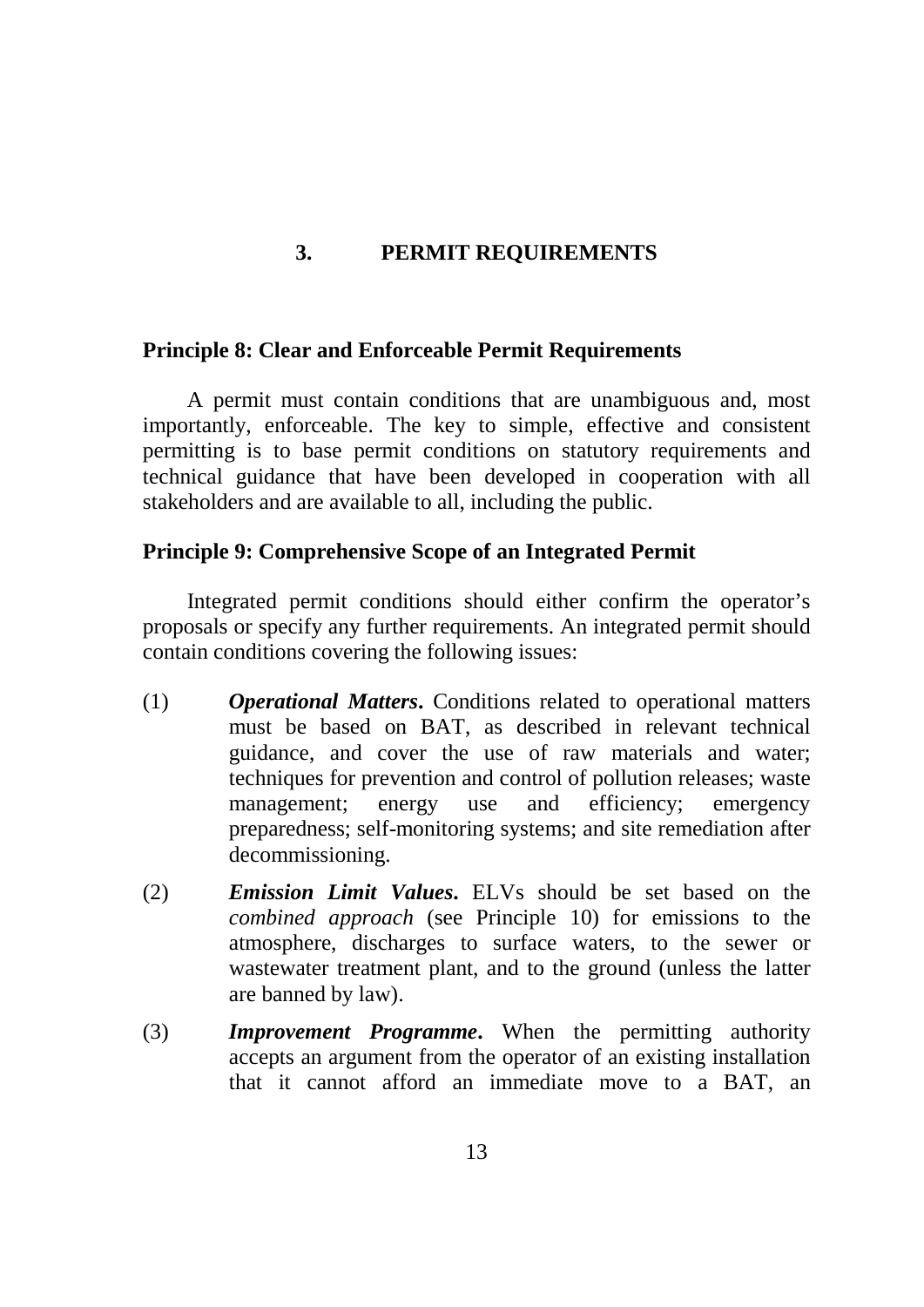improvement programme to achieve the BAT should be stipulated in the permit.

- (4) *Records***.** A permit should contain conditions for making, keeping, and providing access to appropriate records, including monitoring results and a log record of any failures that had, or could have had, an effect on the environment.
- (5) *Reporting and Notifications***.** The permit should specify reporting requirements for the installation, including parameters to report and frequency of reports, and arrangements for notifying the permitting authority about such events as exceedance of ELVs, accidents, temporary or permanent cessation of operations.
- (6) *Payment of Environmental Taxes and Charges* (if applicable). If the operator must pay taxes or charges for its polluting activities or the use of natural resources (including water abstraction), the requirements for making such payments should be specified as permit conditions.
- (7) *Validity and Provisions for Renewal and Variation***.** The permit should specify the date of its entry into force and the validity period (in accordance with relevant legislation). It should also instruct the operator as to when he should apply for renewal or revision of the permit, and when the competent authority has a right to initiate its revision.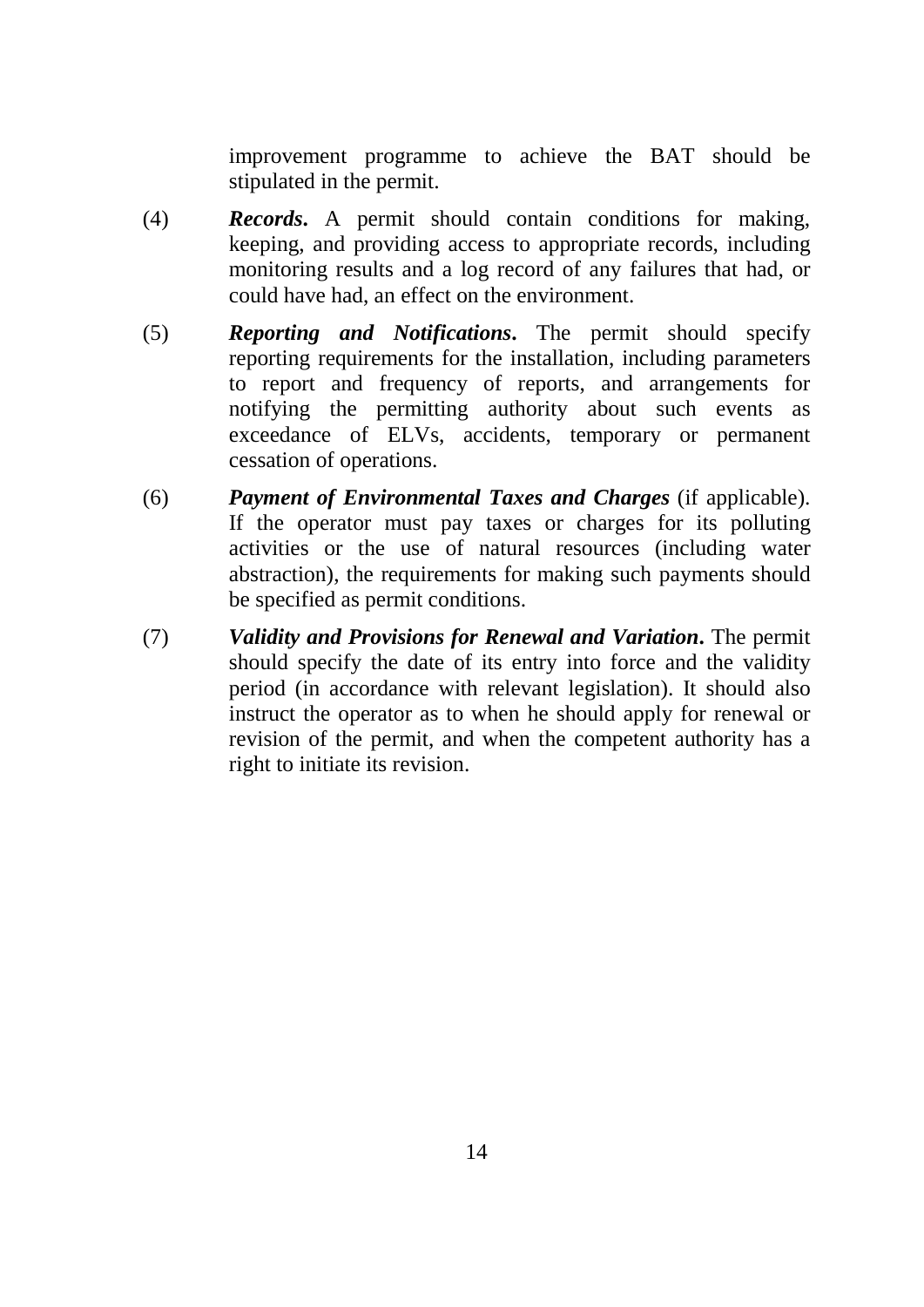## **Principle 10: Combined Approach to Setting Emission Limit Values in Integrated Permits**

Setting ELVs in integrated permits should be based on a combination of the environmental quality standards (EQS) approach and the techniquebased approach. An EQS (for water or air) provides a minimum environmental requirement, and any ELVs set in permits should not cause the EQSs to be exceeded. The technique-based approach goes further, requiring better environmental performance through pollution prevention, if it can be achieved at a reasonable cost. Technique-based ELVs may be derived from a consideration of BAT for an installation, in accordance with the relevant technical guidance, or fixed in a regulation (statutory ELVs). Where compliance with an EQS requires stricter ELVs than would be derived from consideration of BAT, the EQS should take precedence and the stricter ELVs must be included in the permit.

The combined approach requires sound *management decisions* on the part of an environmental permitting authority, based upon careful case-bycase evaluation, to ensure that the ELVs that are ultimately included in an integrated permit satisfy both the BAT and EQS criteria and comply with any applicable statutory ELVs.

### **Principle 11: Availability of Technical Guidance**

Consistency of approach to integrated permitting and to the setting of appropriate permit conditions depends on the availability of relevant technical guidance on what constitutes BAT. The operator in formulating his application and the regulatory authority in assessing it should both be informed by the same guidance on BAT. Without technical guidance, there would be substantial room for repeated disagreement between operators and regulators with respect to the identification of BAT, and judgements could vary widely between permitting authorities.

One useful source of such technical guidance is the European Union's BAT Reference Documents (BREFs), produced by way of a Europe-wide consultation process involving industry, EU Member State regulatory authorities, and relevant NGOs. The sector-specific BREFs cover technical and operational features associated with BAT for the sector, together with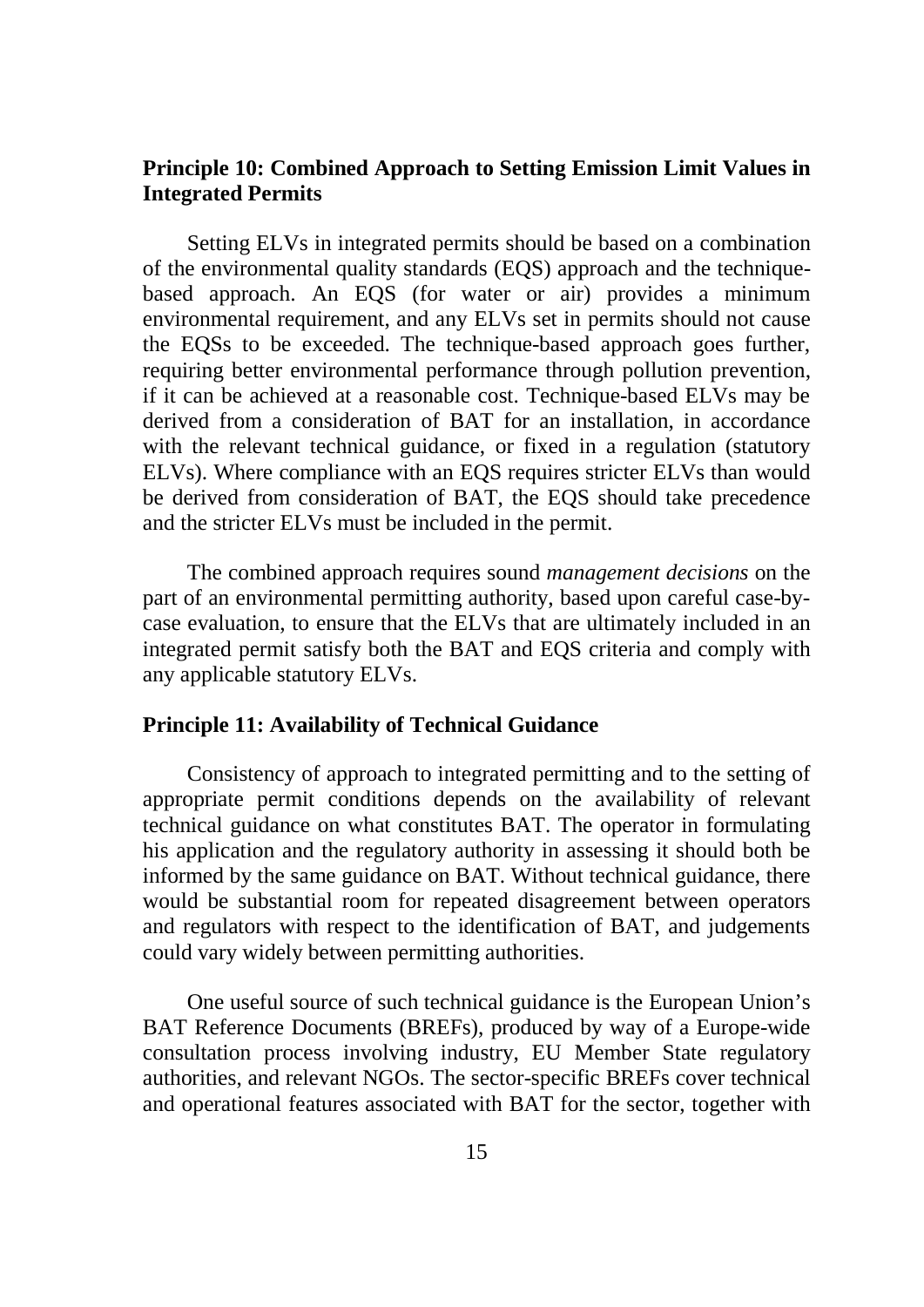appropriate ELVs. There are also BREFs that address cross-cutting themes such as monitoring systems and economic and cross-media issues in integrated permitting. The EU BREFs may be translated into the national language and used directly or adapted to country-specific conditions and include locally available techniques to constitute a set of *national BAT guidance documents*.

#### **Principle 12: Discretion of the Permitting Authority**

Permitting authorities should be provided (in the legislation) with sufficient discretion to identify integrated permit conditions as there is no simple algorithm for determining BAT in any specific case, even in the presence of technical guidance. Informed judgement by experienced regulators is a crucial element of the permitting process. BAT guidance is neither prescriptive nor exhaustive, nor does it take account of local environmental conditions, so permitting authorities always have to make site-specific decisions. However, permitting officers must justify these decisions in writing.

## **Principle 13: General Binding Rules for SMEs with Significant Environmental Impact**

Standard permit conditions can be stipulated for distinct categories of installations with similar production processes through so-called general binding rules (GBRs). GBRs should include both statutory ELVs based on "state-of-the-art" techniques for that category of installations and requirements for certain operational matters, as well as monitoring, recordkeeping and reporting conditions. GBRs should also stipulate simplified application forms requiring operators to demonstrate compliance with the standard requirements.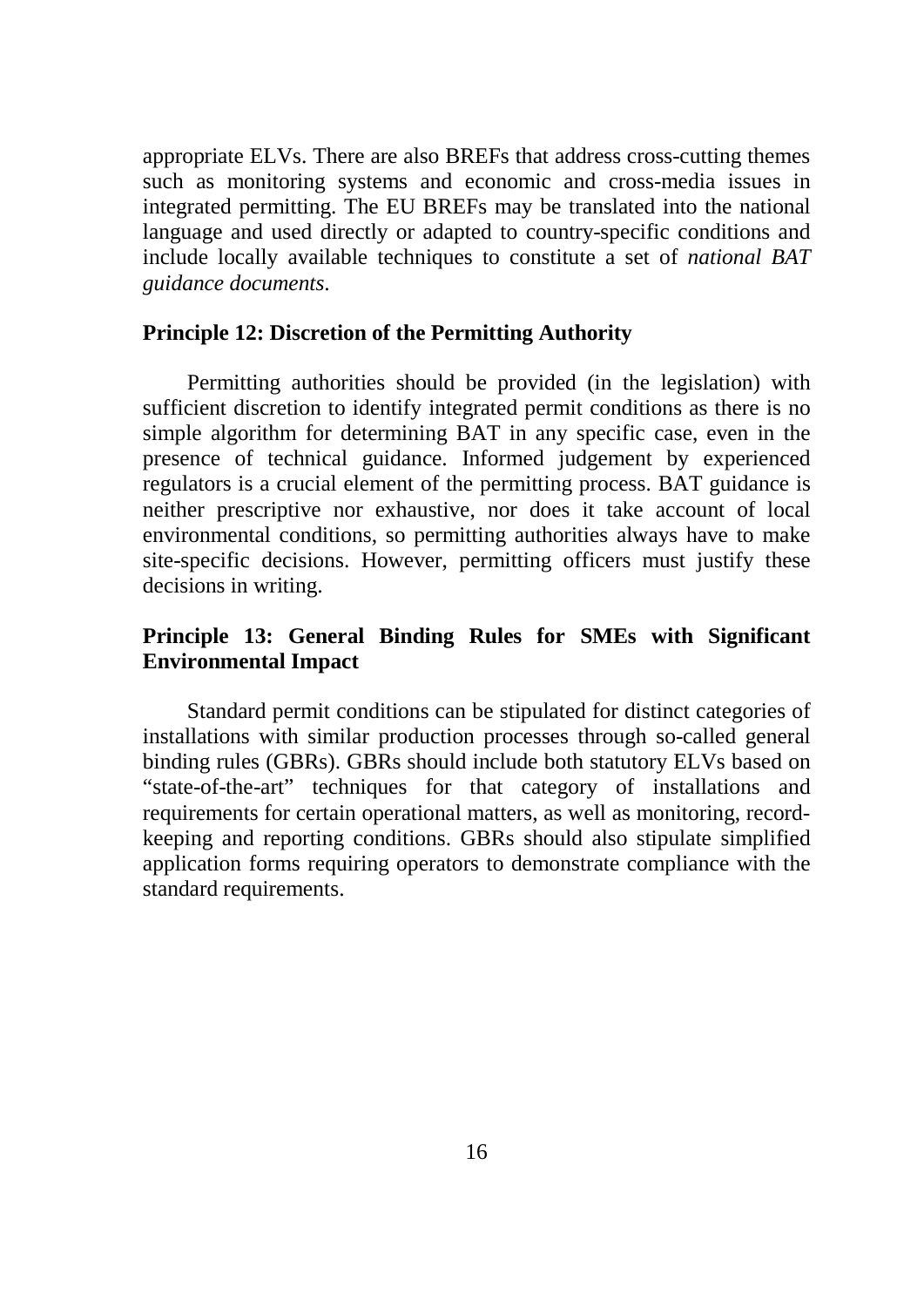The following criteria should apply before consideration is given to the use of GBRs:

- GBRs must cover a sufficient number of installations in a particular category to make the development of GBRs costeffective (this is a matter of judgement by the regulator).
- The current status of technology and techniques in that category of installations must not be fast moving, as GBRs cannot be updated frequently.
- Installations must have a similar impact on the environment.

## **Principle 14: Registration of Installations with Low Environmental Impact**

The preferred regulatory option for installations that intrinsically have no potential to cause significant environmental impact would be simple registration with local or environmental authorities, proving their low environmental impact. Such installations by their very nature have only negligible impact on environment and do not have to rely on pollution control measures to minimise that impact. Regulating them more extensively is unlikely to add benefit for the environment.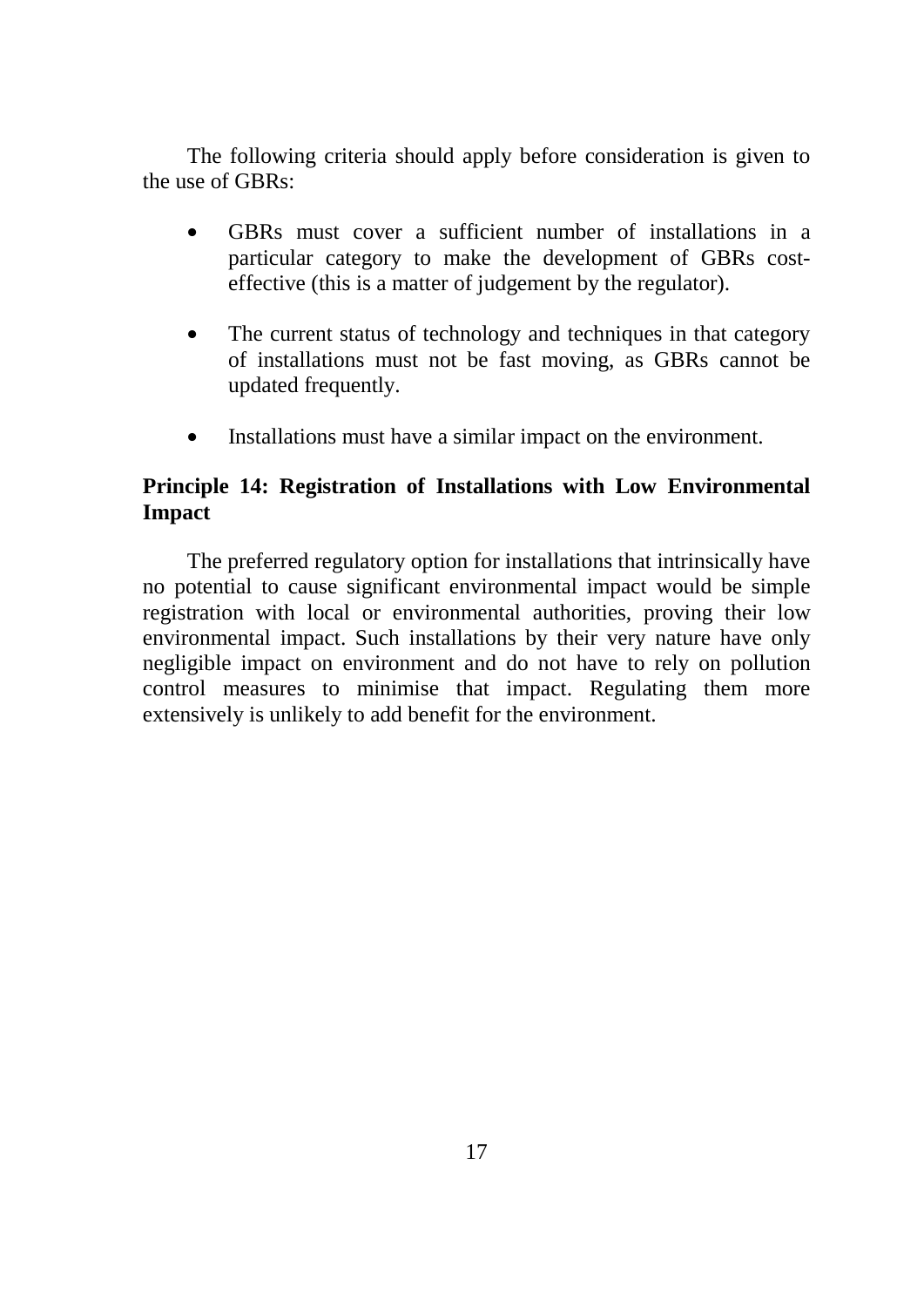# **4. PROCEDURAL ASPECTS OF PERMITTING**

## **Principle 15: Transparent Permitting Procedure**

Developing and issuing an environmental permit should involve the following general stages:

- (1) *Pre-application activities*, focused on helping the applicant understand the nature of his obligations and general contents of an application.
- (2) *Preparation and submission of application by the operator*, following standard guidance and/or form.
- (3) *Initial check of application by the regulatory authority* to ensure that the application is valid, i.e., conforms to the legal requirements.
- (4) *Consideration of commercial confidentiality request* with respect to making public some parts of the application, to be justified by the operator and approved by the regulator.
- (5) *Consultation of the permitting authority with other authorities and the public* in order to gather facts and opinions that would contribute to the assessment of the application.
- (6) *Assessment of the application and determination of permit conditions*, using technical guidance and requirements of relevant legislation.
- (7) *Issuance or refusal of a permit*, subject to administrative and judicial appeal (see Principle 17).

It is important to set *time limits* for each stage of the procedure. Time limits will lead to reduced costs for applicants and make government agencies more accountable and responsive.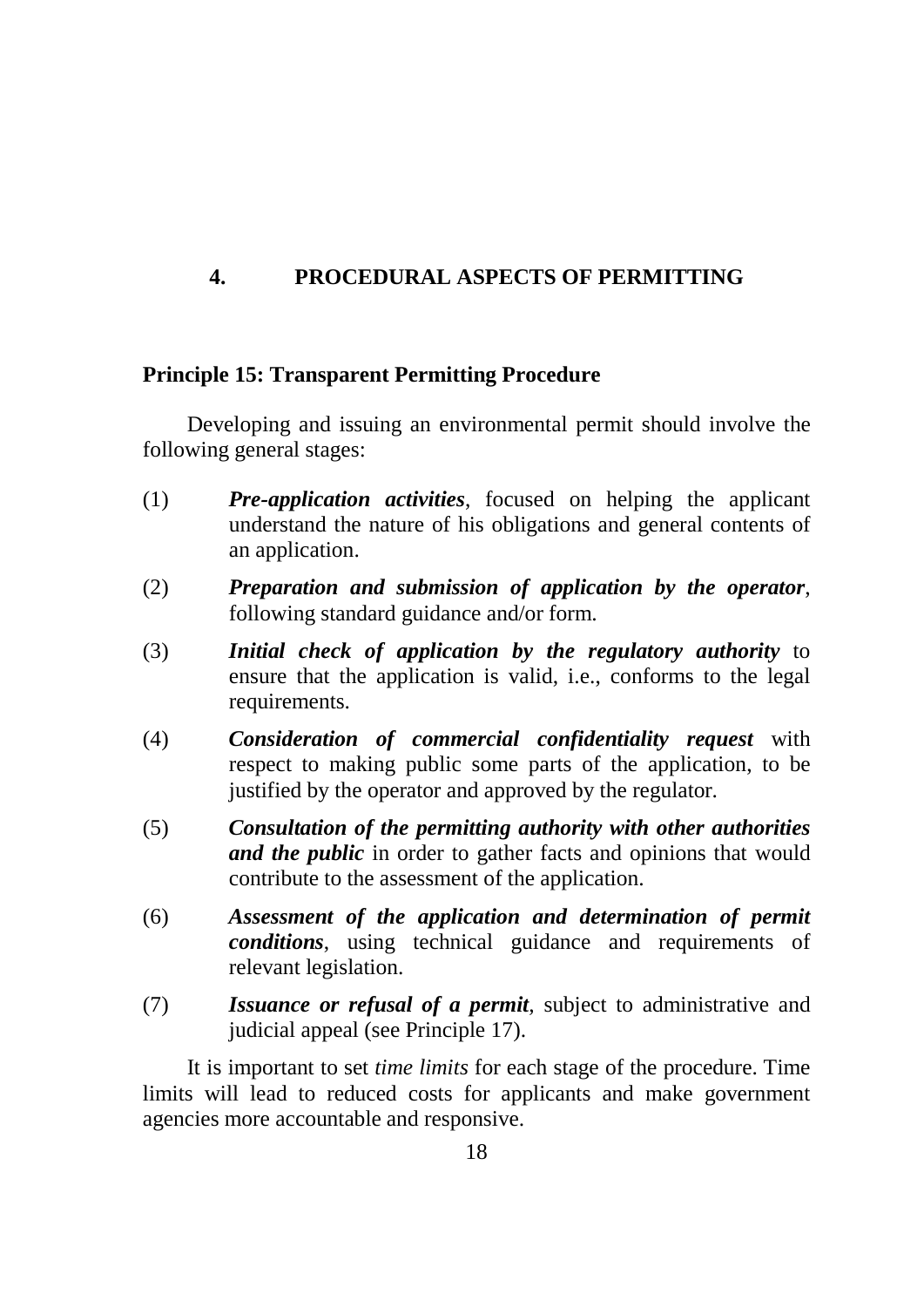# **Principle 16: Long Permit Validity and Clear Variation and Termination Rules**

Long validity periods simplify the permitting system and reduce the administrative burden on both the government and industry. Environmental permits in most OECD countries are either valid for five to ten years or remain in force until other factors trigger a revision. A simplified procedure for amending a permit may be used in cases of administrative or small operational changes that do not affect permit conditions, or if there is a change of operator not entailing operational changes.

Permits should be revised at the operator's initiative if changes are envisaged to the regulated process or if there are changes to the operator's ownership or contact information. A permit revision may be initiated by the competent authority if the applicable environmental quality objectives and/or standards have been modified.

Revocation or temporary suspension of a permit should be used only where exhaustive use of other enforcement tools has failed to protect the environment. The operator may surrender the permit voluntarily if he ceases the activity for commercial or other reasons, but has to do so through a formal application to the regulatory authority.

#### **Principle 17: Possibility of Appeal**

Any person or body, including the applicant for a permit, should be able to make an appeal to the higher competent authority against a refusal to grant a permit or against certain conditions in the permit that has been granted. An appeal may be considered through comparison of the parties' written arguments or through a hearing, at the discretion of the appeal authority, but its evaluation should be transparent. A court appeal should always be possible as well.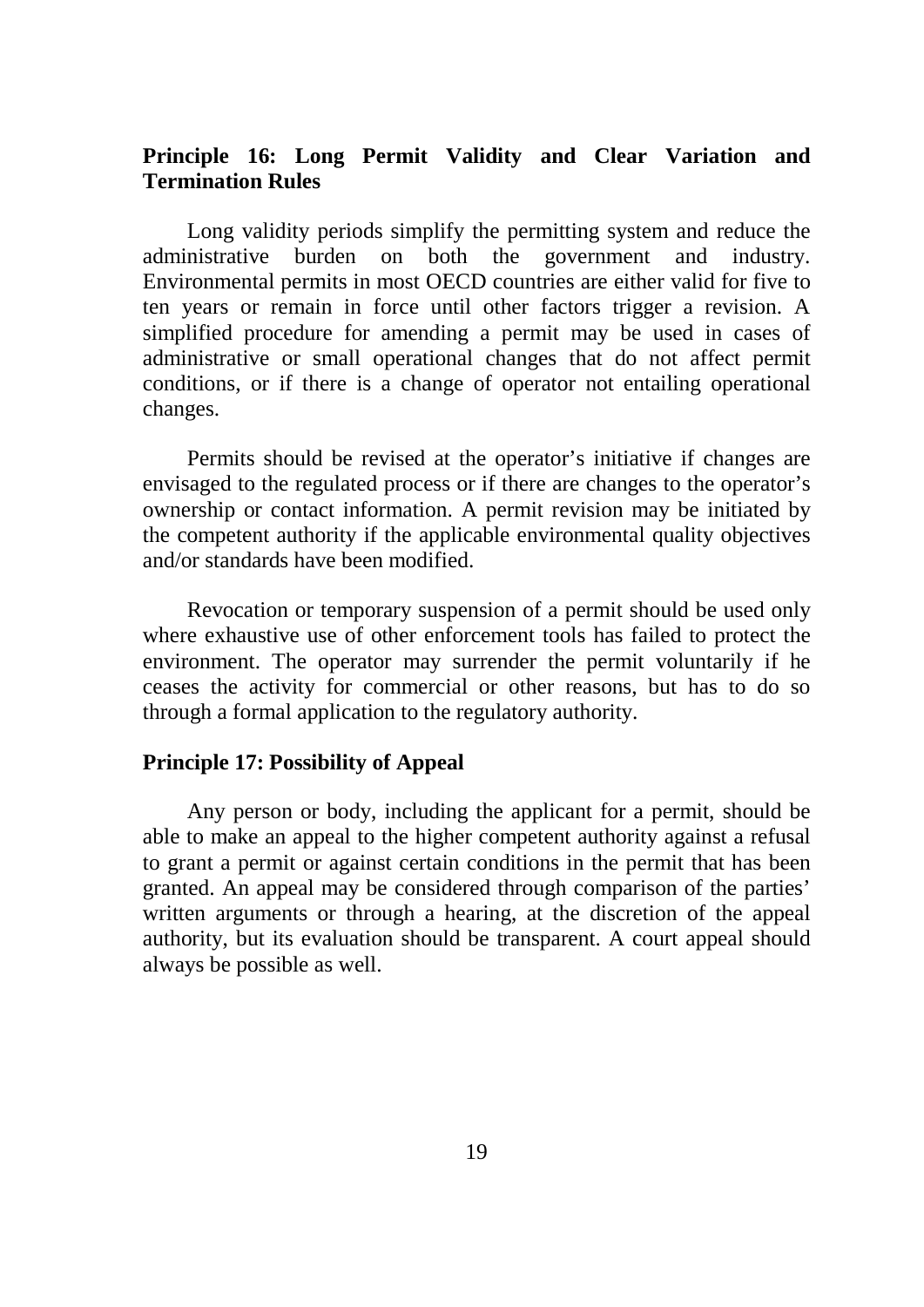## **5. TRANSITION TO AN EFFECTIVE PERMITTING SYSTEM**

The reform of an environmental permitting system should start from the development of an implementation strategy with concrete actions, its acceptance by environmental authorities as well as by other stakeholders, and its approval by the Government. Political will is indispensable for the introduction of the new system.

The first step in the *transition to integrated permitting for large industry* is to determine the *scope of the integrated permitting system*, i.e., establish a list of industrial sectors and the minimum size (production capacity) of installations to be controlled under the integrated permitting regime. This determination may be guided by the list of sectors and size thresholds stipulated in the EU IPPC Directive, with a possible addition of other priority polluting sectors in the country. An inventory should be prepared of all the country's installations that fall under the designated categories. The final list of industry categories and capacity threshold values should be agreed in interagency consultations and discussions with industry.

Existing industrial installations will need management strategies for compliance with integrated permitting requirements and time to make the necessary investment. Even for new installations, integrated permitting cannot be made operational immediately because of the need to create appropriate legal and institutional arrangements and prepare technical guidance. Therefore, it is important to phase the introduction of integrated permitting by setting priorities among industrial sectors. The criteria for such prioritisation include the environmental impact, anticipated compliance costs, economic and financial conditions of the industrial sectors concerned, as well as administrative capacity constraints of the permitting authorities. Different compliance deadlines for new and existing installations should also be established.